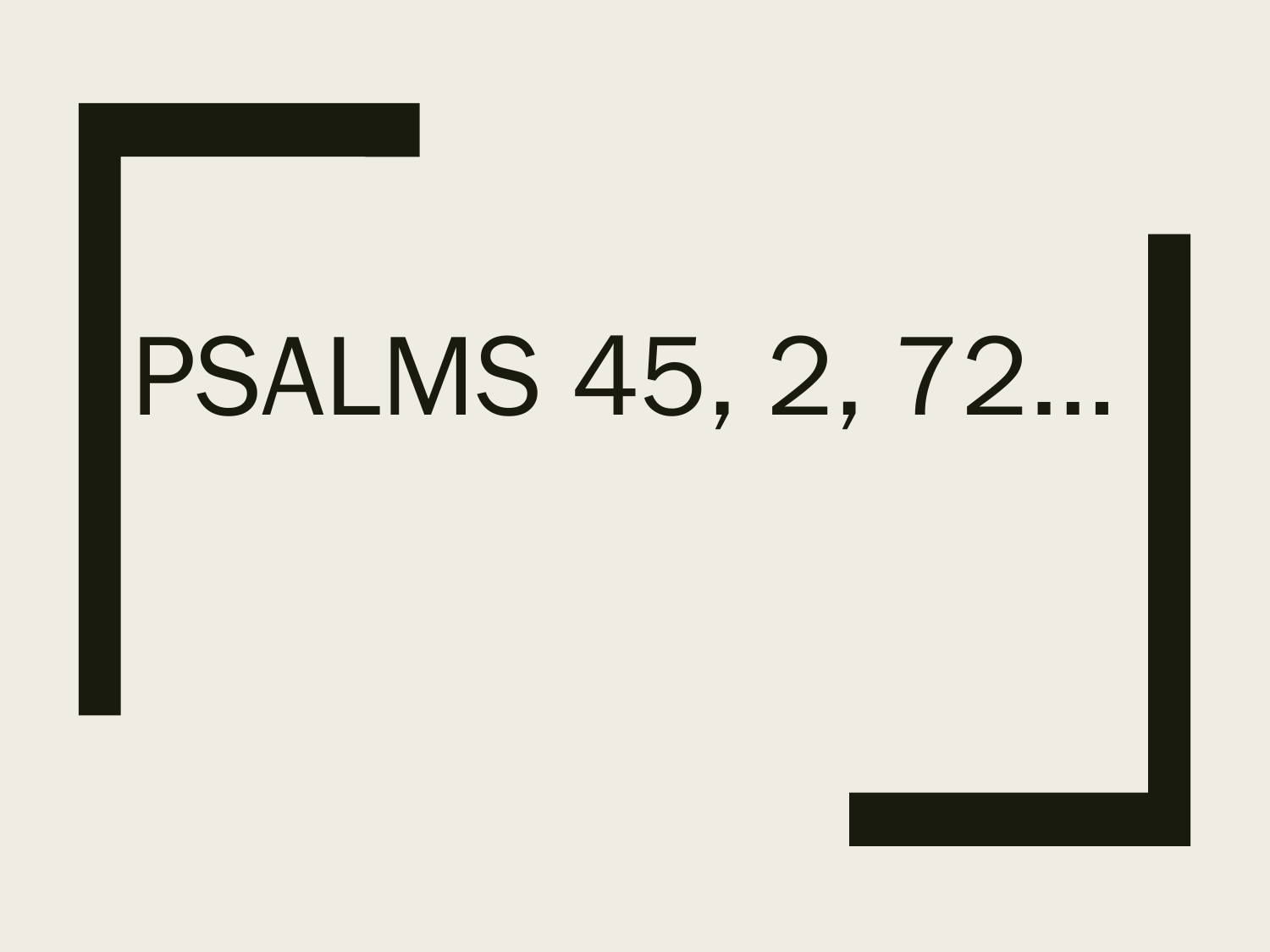## Royal Psalms

■ Psalms that focus on the human king ■ Often words like King, Anointed, or David in Psalm are indicators of these psalms ■ Promises to David- II Sam. 7; Psalm 132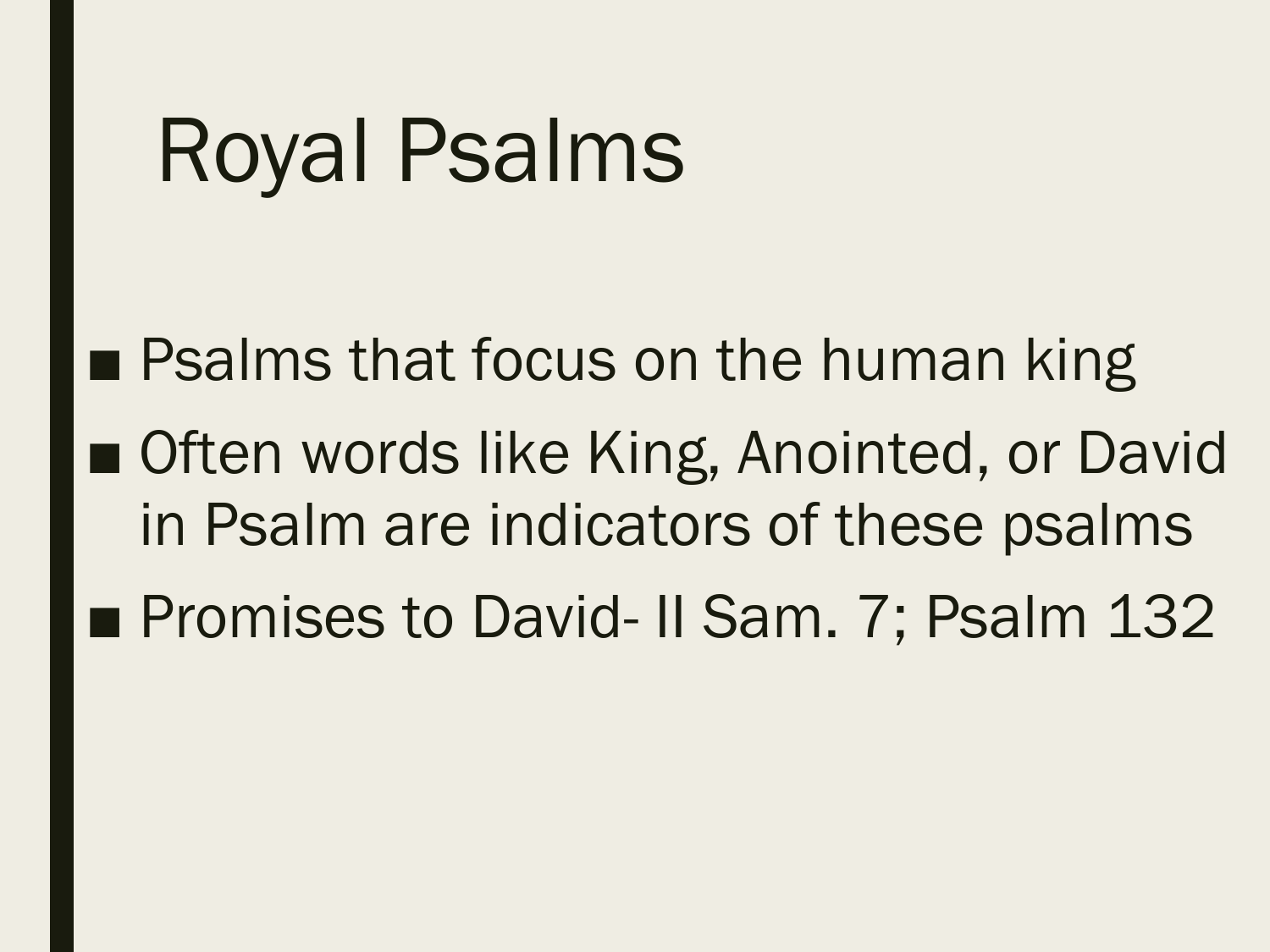#### Psalm 45

- King- Great Hopes placed in him- Lam. 4:20
- 45:2 Best looking- I Sam. 9:2; II Sam. 14:25
- 45:3, 5 mightiest and strongest
- 45:4, 6-7 godly and fought for most noble causes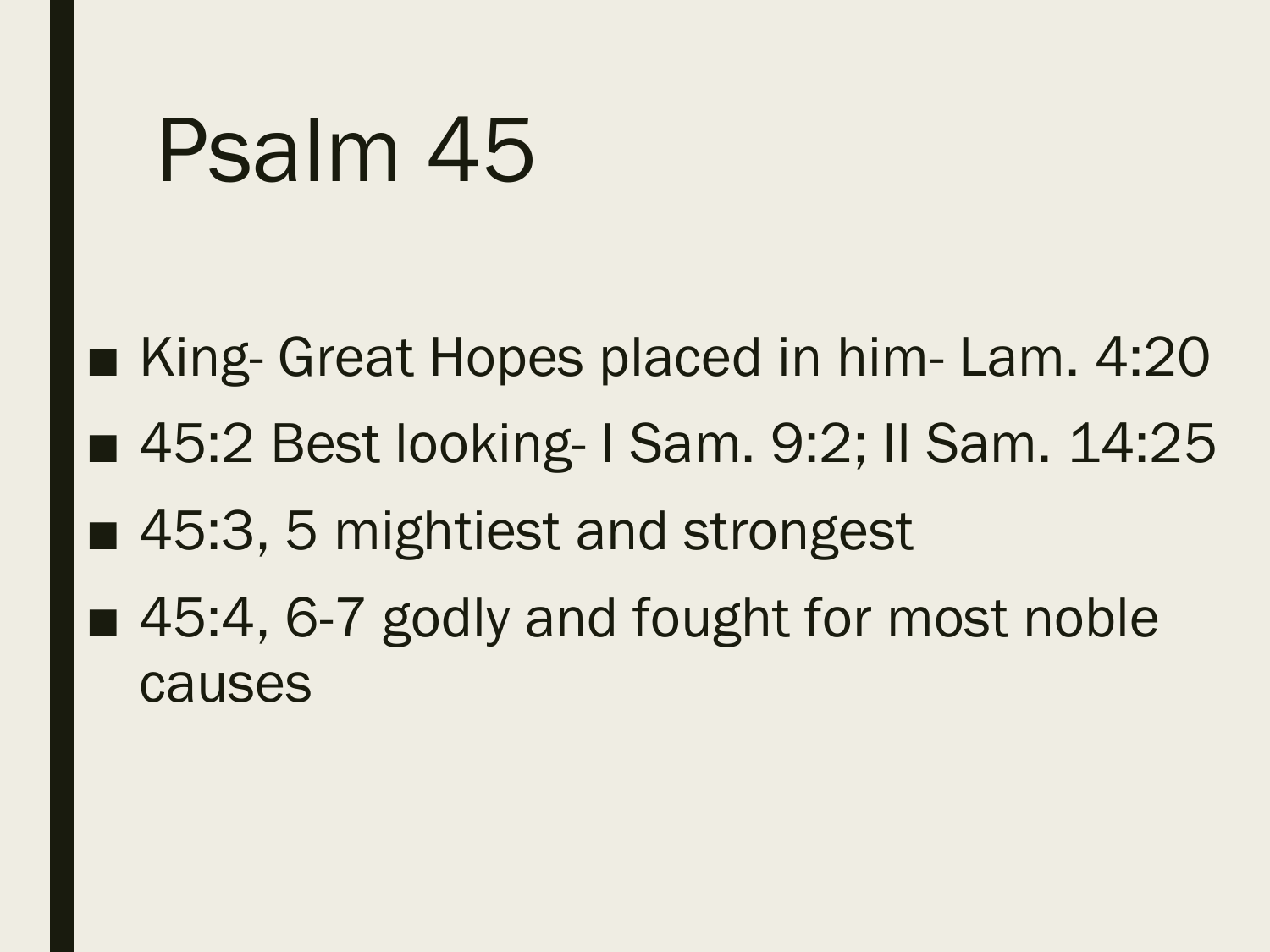### Psalm 2

- 2:7 Father/ Son relationship between God and the King- 89:26-27; II Sam. 7:14
- 2:8-9 The king is given universal dominion
- When did the Kings of Israel exercise this worldwide dominion?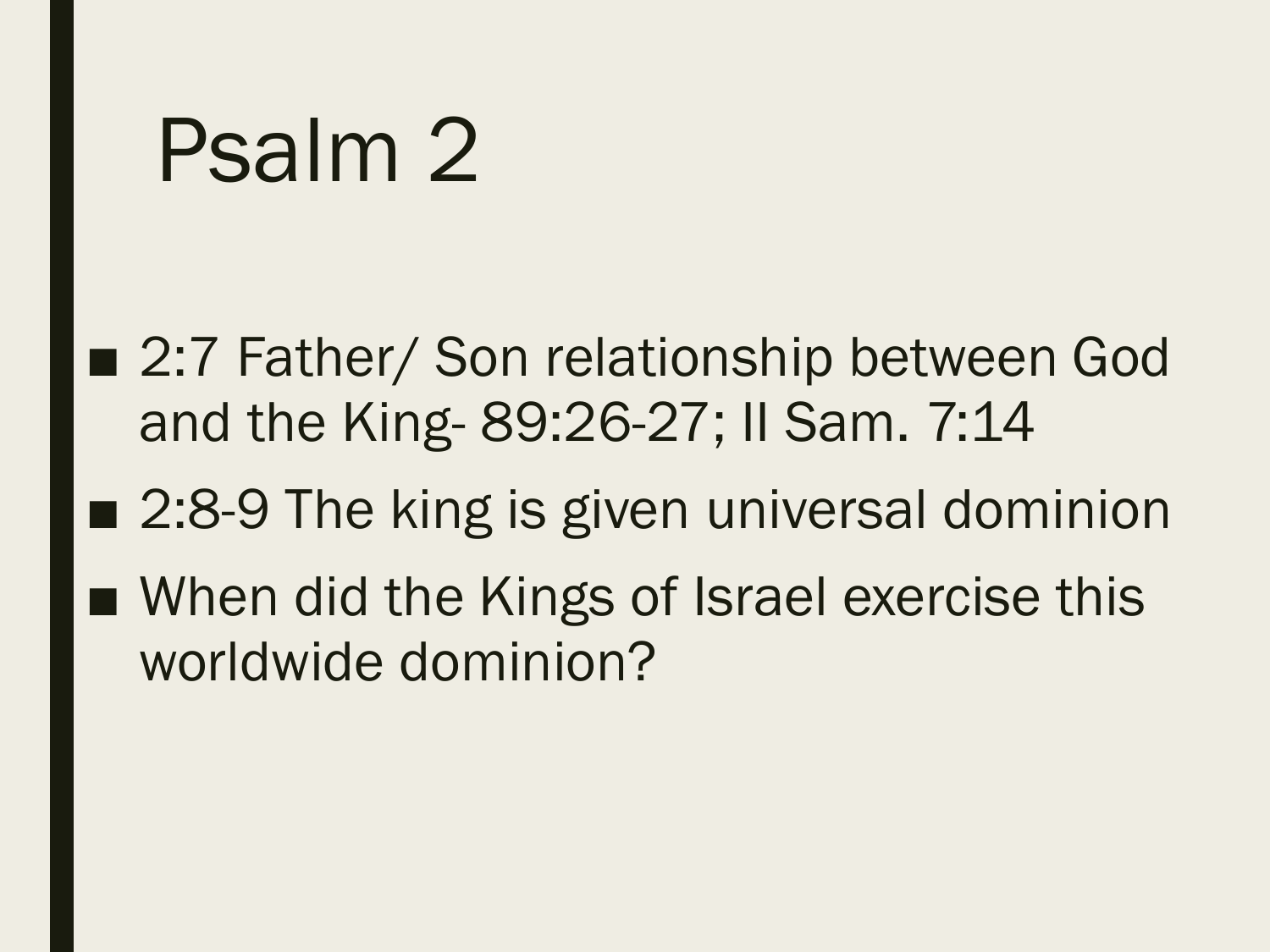## Psalm 72

■ 72:8-11 Universal Dominion of the King ■ 72:1-4, 12-14 Righteousness and justice who cares for all his people ■ How many kings of Israel and Judah were

righteous?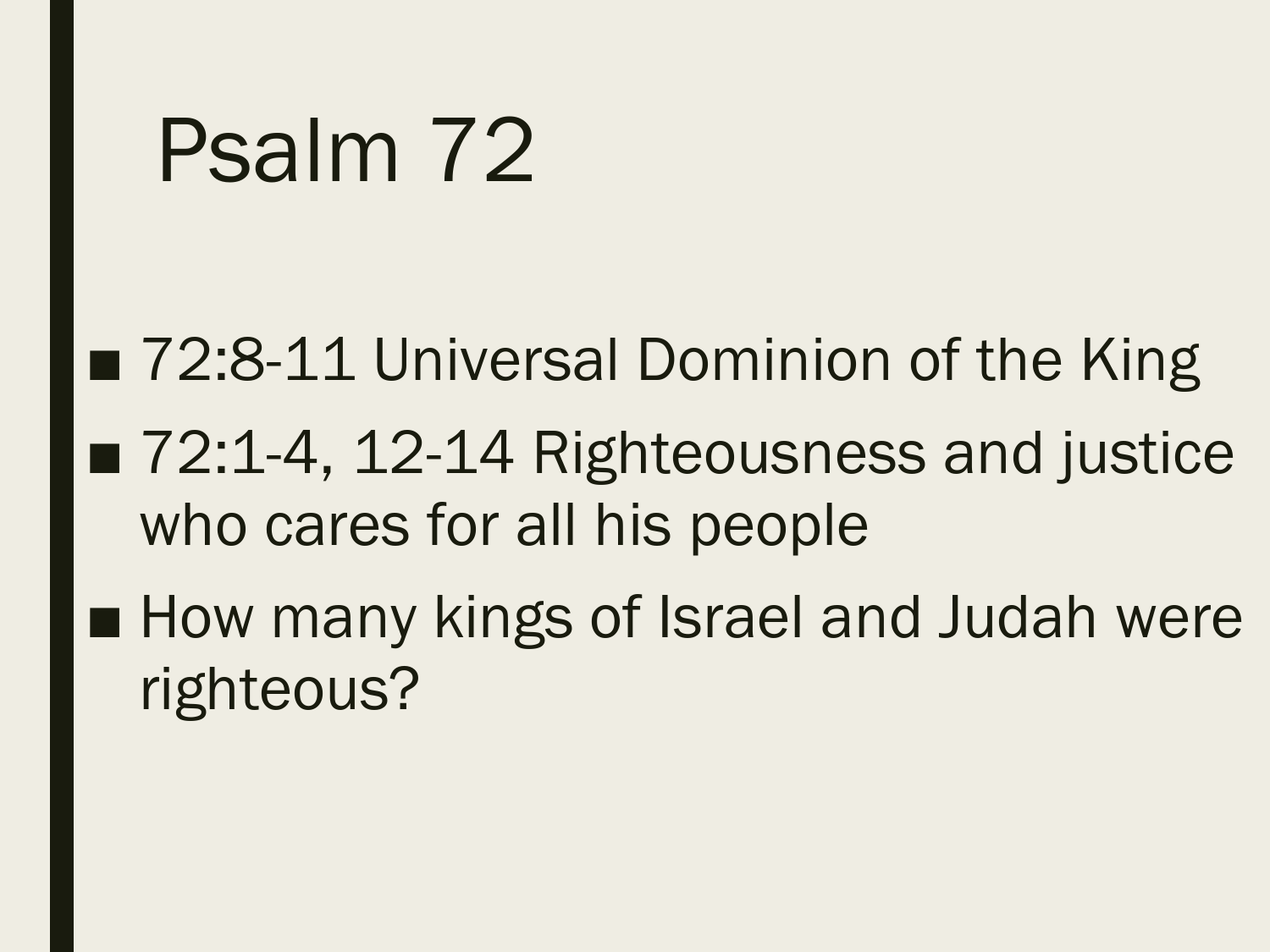Is History these Kings what we would expect from Royal Psalms?

- Psalm 89- key words "lovingkindness"and "faithfulness"
- Moves from praise to Lament
- 89:19-37 Poetic retelling II Sam. 7
- 89:38-52 Their brutal reality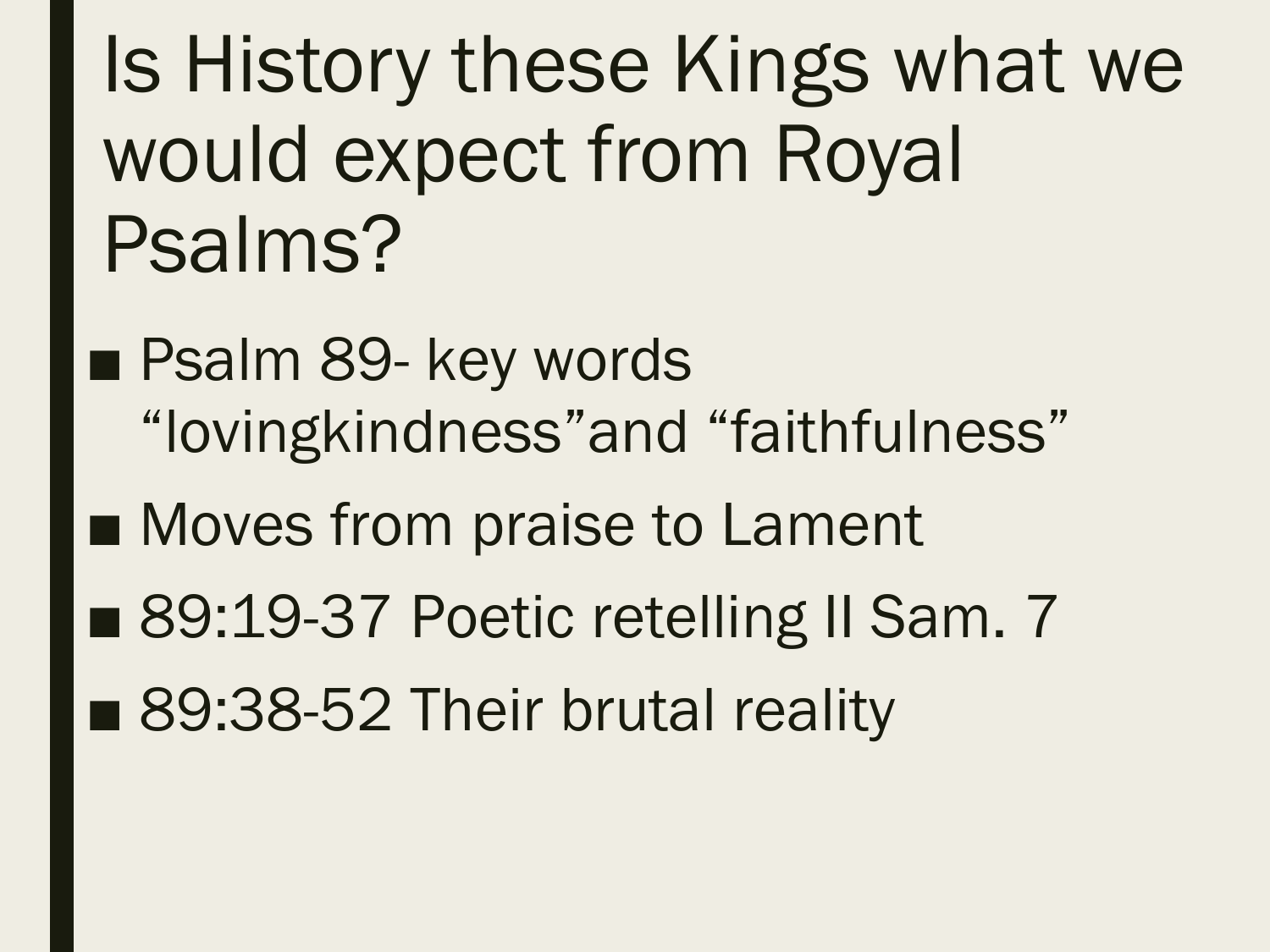NT quotes these Psalms and applies them to Jesus

- 45:6-7 in Hebrews 1:8-9
- 2:1-2 in Acts 4:25-28; 2:7 in Matt. 3:17; 17:5; Acts 13:33
- 2:8-9 in Rev. 2:26-27
- 2:9 in Rev. 12:5; 19:15